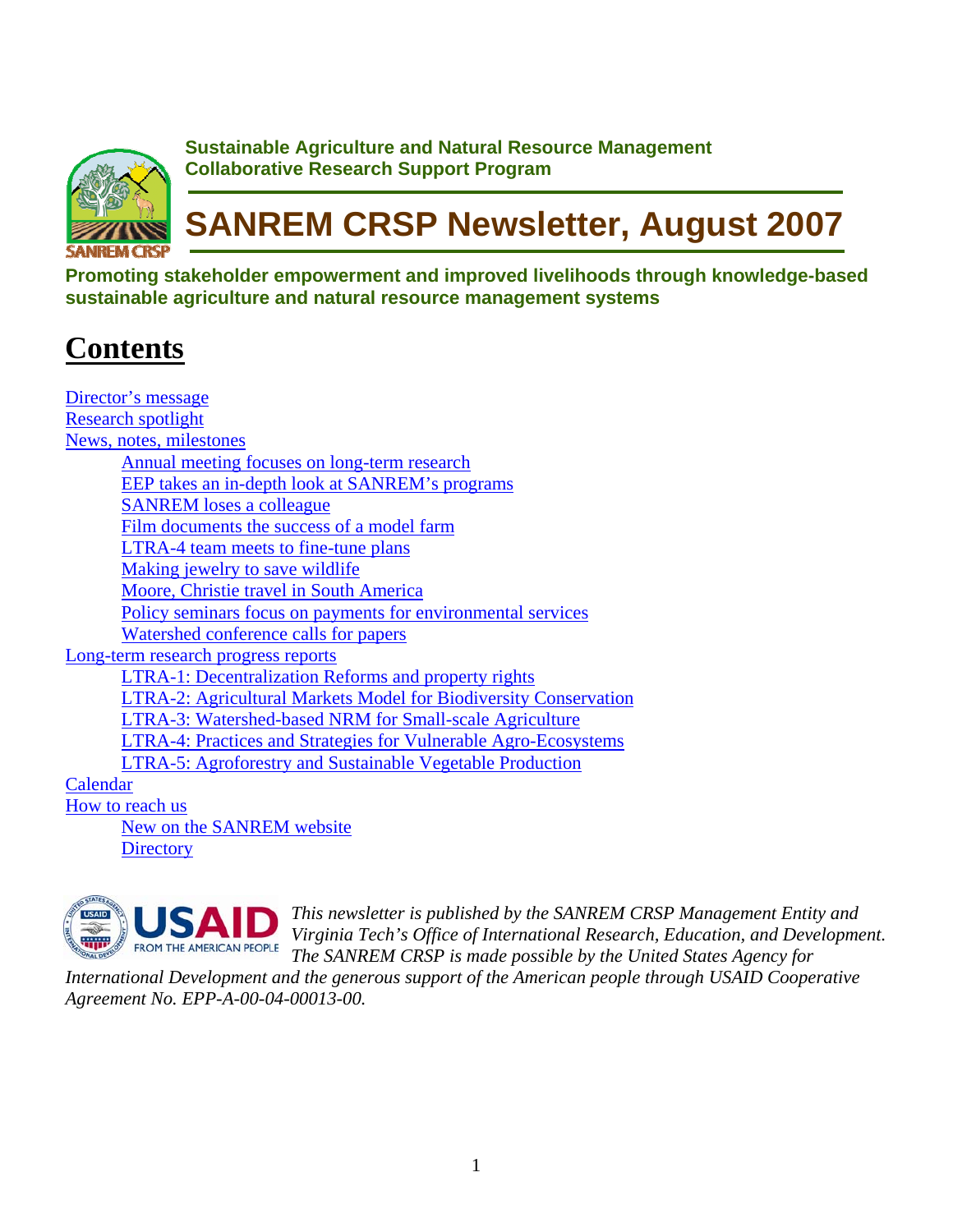### <span id="page-1-0"></span>**Director's message**



**Theo Dillaha, SANREM CRSP program director [dillaha@vt.edu](mailto:dillaha@vt.edu)**

The past three months have probably been the busiest quarter in recent SANREM CRSP history. As described in this newsletter, we held a very successful annual meeting in Cochabamba, Bolivia; the SANREM External Evaluation Panel (EEP) completed its interim review of our long-term research activities (LTRAs); a short film on the Binahon Agroforestry Farm was produced and released on the sustainable agriculture activities of a SANREM partner in the Philippines; **LTRA-4, Adapting to Change in the Andean Highlands,** held its annual meeting in La Paz, Bolivia; SANREM partner Agnes C. Rola and her co-authors received the 2007 Outstanding Book Award from the Philippines' National Academy of Science and Technology for a book describing SANREM research in the Philippines; Keith Moore and Maria Elisa Christie, SANREM's associate program director and gender equity coordinator, respectively, visited SANREM activity sites in South America; a technical assistance team visited Madagascar at the request of the

USAID Mission to develop a reforestation plan for an illegally logged forest preserve; the SANREM budget situation for the next fiscal year appeared bleak, then we were surprised by an eleventh-hour increase in funding; and we were saddened by the passing of a Cornell colleague, Duane Chapman. The newsletter also highlights SANREM's **LTRA-5, Agroforestry and Sustainable Vegetable Production in Southeast Asian Watersheds,** led by Manuel Reyes of North Carolina Agricultural and Technical University.

In the previous SANREM newsletter, I described a projected 21.6% cut in the SANREM budget due to a shortfall in USAID funding; instead, SANREM will receive a one-time 25% budget increase. These funds will be used to initiate cross-cutting activities involving two or more long-term SANREM research activities and for \$125,000 in new biotechnology activities. Cross-cutting activity proposals in areas such as watershed management, soil quality, climate change, biodiversity, knowledge to action, and gender are being developed and will be considered by the SANREM Technical Committee (TC). These funds are for Fiscal Year 2008 only, so any activities initiated with the money must be completed by Sept. 30, 2008. SANREM partners are collaborating to develop proposals for cross-cutting activities to be considered by the TC. They are also preparing FY2008 work plans, which incorporate suggestions resulting from the EEP review of SANREM's long-term research. The EEP will complete its evaluation of the overall SANREM program this fall. The EEP's report will be used by USAID in its Administrative Management Review of SANREM early next year. This review will determine whether Virginia Tech will continue as SANREM's Management Entity (ME) for the next five years. If the review is positive, SANREM will issue calls for new research proposals during FY2009 for funding in FY2010.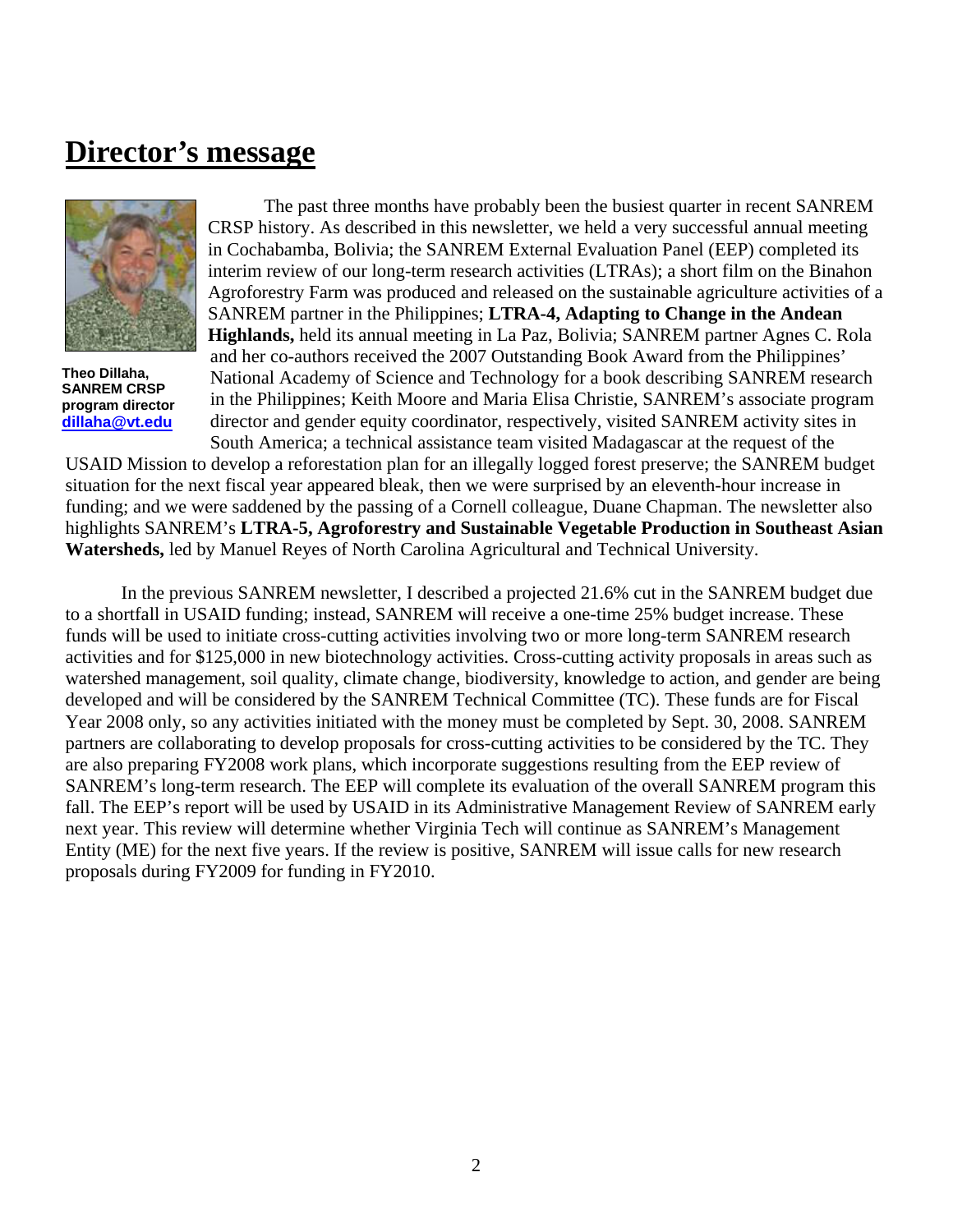# **Research spotlight**

.

#### **Agroforestry and Sustainable Vegetable Production in Southeast Asian Watersheds (LTRA-5)**

Communities in many forest and vegetable-producing watersheds in Southeast Asia suffer from poverty, while forest, soil, and water resources are being degraded. The objective of LTRA-5 is to develop economically viable and ecologically sound vegetable-agroforestry systems (VAF) and to quantify the potential economic and environmental benefits of these systems.

VAF is the integration of vegetable crops with trees or trees with vegetable crops – under or beside them, simultaneously or in sequence. The technique has a strong potential to improve quality of life for small-scale farmers. In Vietnam, Indonesia, and the Philippines, researchers are experimenting with a variety of high-value medicinal plants and vegetables, including bell pepper, bok choy, cabbage, cauliflower, melons, and tomatoes; and with cash-crop trees such as cashew. The project is researching various techniques to enhance VAF, such as low-cost drip irrigation, reduced tillage, pest management, reintroduction of indigenous vegetables, and soil enrichment; and offering local workshops to introduce improved cultivation and production practices. Researchers also have conducted baseline household and market surveys that included demographics, household income and expenditures, vegetable market chains, and the role that gender plays in division of labor and farm decision-making.

The project goes by the acronym TMPEGS based on its six main objectives:

**T**echnology. Developing economically viable, ecologically sound VAF systems.

**M**arkets. Conducting market-value chain research at the local, regional, and national levels that builds on existing strategies.

**P**olicy. Identifying options and frameworks that promote sustainable VAF and reward environmental services.

**E**nvironment. Evaluating the short- and long-term environmental and socioeconomic effects for farm families who adopt integrated VAF systems.

Gender. Ensuring women's involvement in decision-making and sustainable production and practices. **S**caling up. Building host country capacity to manage and disseminate integrated VAF.

The team, which comprises more than 30 scientists, engineers, and other development experts, works closely with the World Vegetable Center (AVRDC) and the World Agroforestry Center (ICRAF), and has a partnership with international food giant Mars Inc. Its principal investigator (PI) is Manuel Reyes, a biological and agricultural engineer at North Carolina Agricultural and Technical State University in Greensboro.

Research in Vietnam is predominantly with tree systems, especially cashew, the main cash crop. The team has found that cacao can be grown under the cashew canopy, which would give farmers crop diversification and the potential to increase income. Experiments are underway with commercial and indigenous vegetables and root crops, though for now the emphasis is on home gardens for family use. In Indonesia, research is focusing on 11 commercial and indigenous vegetables in VAF systems. In the Philippines, where commercial vegetable farms are a major income source, researchers are investigating how proximity to trees affects vegetable yield and which varieties thrive in the shade.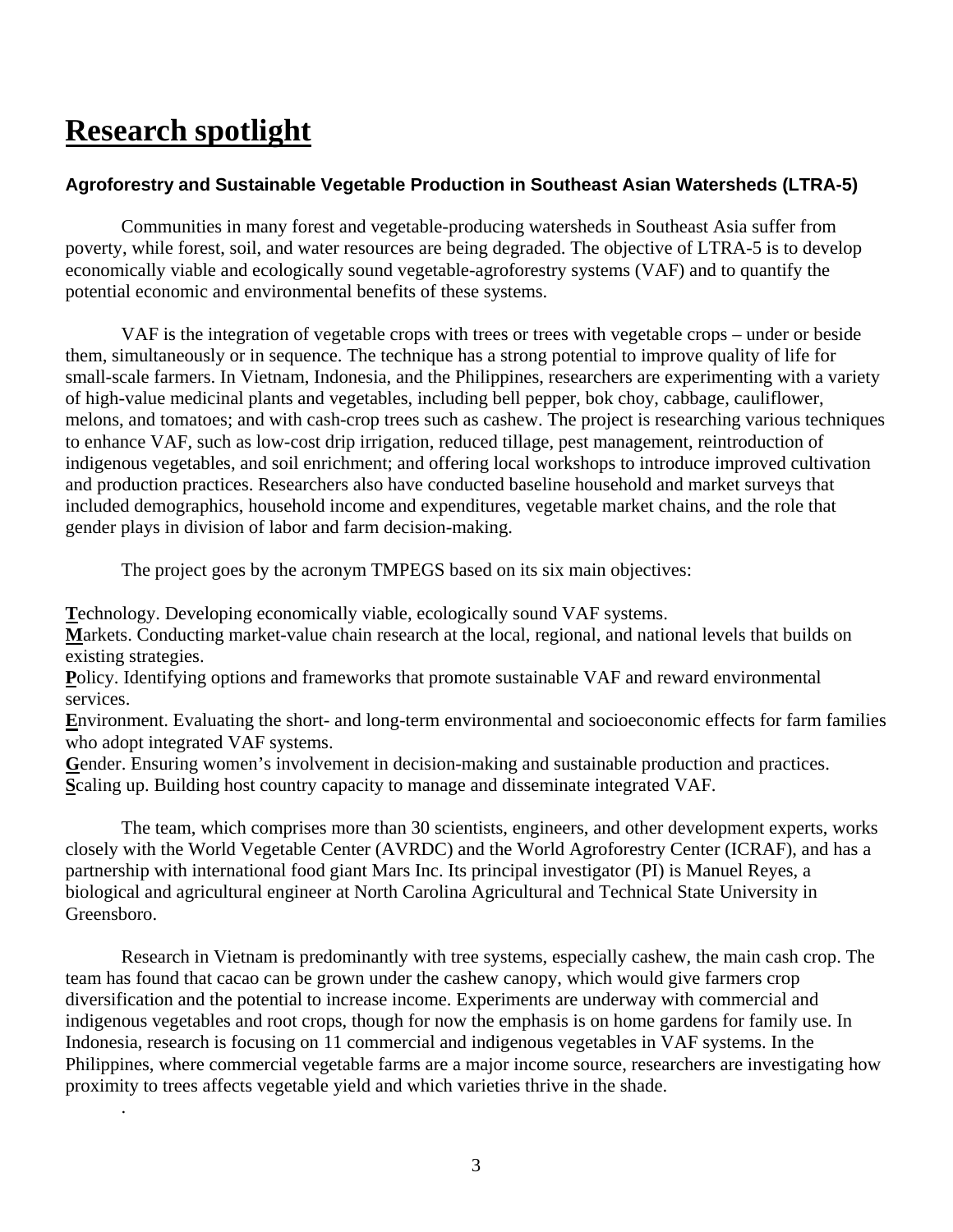<span id="page-3-0"></span>The project recently released a short documentary film, *Taming the land, the wind and the sun: The story of the Binahon Agroforestry Farm.* For details, see the story below: "Film documents the success of a model farm."

TMPEGS member Agnes C. Rola was the lead editor of a book published by SANREM that won the 2007 Outstanding Book Award from the Philippines' National Academy of Science and Technology. *Winning the water war: Watersheds, water policies and water institutions,* co-edited by Herminia A. Francisco and Jennifer P.T. Liguton, is a compilation of papers presented at a conference focusing on results of SANREM research.

The Philippine Council for Agriculture, Forestry and Natural Resources Research and Development highlights the book on its website with this summary:

"There is a water crisis, which is aggravated by a flawed governance of water resources. There is a need to empower local government units and communities to address the water crisis. This book presents a holistic analysis of the water situation that focuses on supply and demand conditions as well as on the social, economic, legal and institutional context of the problem. It argues for watersheds as the appropriate planning unit for an integrated water resources management system. It recommends pluralism in the modes in water governance in the country that will enable local stakeholders…to evolve appropriate mechanisms in accordance with local social, political, economic and ecological realities. In sum, the book seeks innovative ways of trying to win the 'water war' or of dealing with water scarcity and its related concerns."

The book is not available digitally. It can be ordered from the Philippines Institute of Development Studies' publications catalog. To request a copy of the catalog, e-mail [publications@pidsnet.pids.gov.ph](mailto:publications@pidsnet.pids.gov.ph)

### **News, notes, milestones**

#### **Annual meeting focuses on long-term research**

More than 50 scientists, engineers, economists, and development specialists gathered in Cochabamba, Bolivia, on June 24 for the SANREM CRSP 2007 Annual Meeting. The conference was hosted by Fundación PROINPA – Foundation for the Research and Promotion of Andean Products – a SANREM partner in South America.

In his opening remarks, SANREM Program Director Dillaha cited achievements of the past year, among them completion of Bridging Awards, metadata development for the SANREM Knowledge Base (SKB), the Biodiversity in Agriculture symposium in the Dominican Republic, technical assistance to the USAID Mission in Madagascar, and progress on the next SANREM book, titled, *Innovating for Sustainable Agriculture and Natural Resource Management: The Science of Adaptive Management.*

SANREM is more than halfway through Phase II, Dillaha said, and the LTRAs are more than a year into their activities. The main focus of the four-day meeting was the five LTRAs, where the programs stand, what researchers have learned, how they can improve, plus an in-depth review of each LTRA by the SANREM External Evaluation Panel.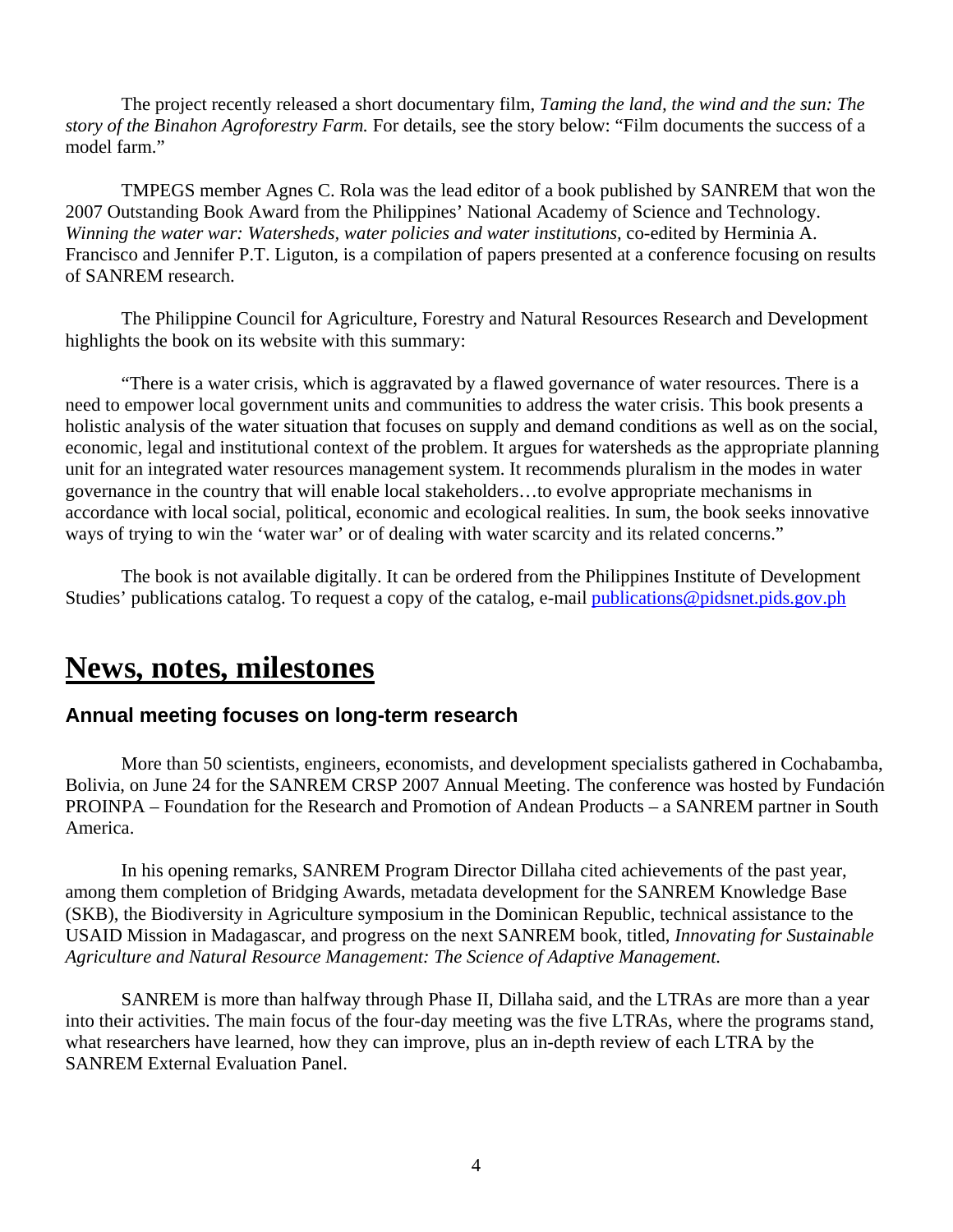<span id="page-4-0"></span>Dillaha's address and all other presentations from the annual meeting are on the SANREM website at [http://www.oired.vt.edu/sanremcrsp/AM\\_2007/AM\\_2007\\_schedule%20of%20events.php](http://www.oired.vt.edu/sanremcrsp/AM_2007/AM_2007_schedule%20of%20events.php)

Images from the meeting, SANREM's programs and projects in Bolivia, and a profile of PROINPA are on the website at [http://www.oired.vt.edu/sanremcrsp/AM\\_2007/PROINPA.profile.pps](http://www.oired.vt.edu/sanremcrsp/AM_2007/PROINPA.profile.pps)

#### **EEP takes an in-depth look at SANREM's programs**

The five-member SANREM External Evaluation Panel convened during the annual meeting in Cochabamba to evaluate individual LTRAs and discuss their progress with research leaders and partners. Chaired by Richard Harwood, professor emeritus of Michigan State University, the EEP also includes Kathleen Galvin of Colorado State University, Robyn Burnham of University of Michigan, Edwin Price of Texas A&M University, and Paul Vlek of University of Bonn. The panel submitted an interim report in July to the SANREM ME. This report will be a component of the SANREM program review set for completion in January.

Overall, the EEP concluded, "The LTRAs appear well on their way to providing cost-effective methods for the integration and nesting of key technologies and processes important to the integration of natural-resource use and productivity, people, and their environment." The panel lauded the broad range of geographical areas represented and the diversity of research topics; and complimented the PIs for their enthusiasm, innovative methods, cross-communication, and strong spirit of collaboration, cooperation, and team-building.

Through year's end, the EEP will continue to evaluate the progress of the SANREM CRSP in meeting its objectives. Besides the LTRA review, the EEP will assess the Bridging and Planning Awards programs, SANREM Knowledge Base dissemination, associate awards, cross-cutting activities, and technical assistance.

#### **SANREM loses a colleague**

Duane Chapman, a Cornell University professor and co-PI on the LTRA **Developing a Model for Food Security and Conservation in Southern Africa,** died July 29 at his home in Newfield, N.Y., where he was recovering from surgery. He was 66.

Chapman retired from Cornell in 2006 after 36 years as a professor in the Department of Applied Economics and Management. His areas of expertise were electricity markets, world oil prices and security, renewable energy costs and policy, climate change, and energy use. His obituary is online at: <http://www.legacy.com/theithacajournal/Obituaries.asp?Page=Lifestory&PersonId=91762982>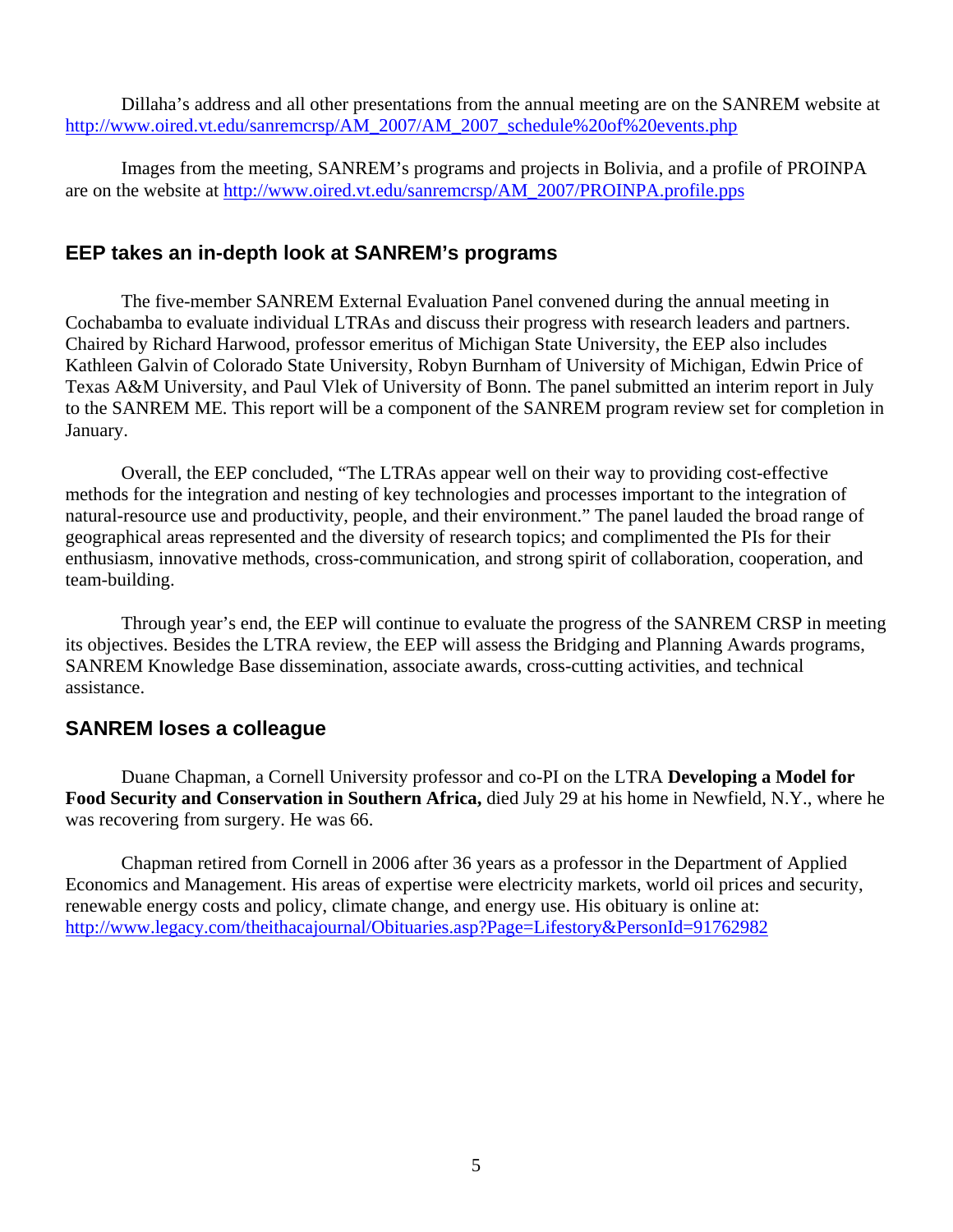#### <span id="page-5-0"></span>**Film documents the success of a model farm**

A short film just released by SANREM documents how a family applied sustainable agriculture practices to establish a highly successful business in Lantapan, Bukidnon, Philippines. Titled, *Taming the land, the wind and the sun: The story of the Binahon Agroforestry Farm,* the 21-minute documentary was produced by TMPEGS Scaling-Up Coordinator Maria Victoria O. Espaldon, associate professor in the School of Environmental Science and Management at the University of the Philippines at Los Baños.

The film opens with a couple's meeting in 1986, when Perla Quiblat, a forester, was directing a watershed management program and Henry Binahon, a social scientist, was developing a tree nursery nearby. They married, started a family, and opened their own nursery, but the business did not thrive. When a friend offered to sell them 2.75 hectares of land, they accepted, but they found that the soil was thin and dry. With seedlings from their nursery, "they planted trees to grow crops," the film's narrator explains. Vegetables in the shade of those trees prospered, eventually growing into a highly successful agroforestry enterprise.

Koi ponds, calla lilies, and honeybees illustrate the Binahons' approach to farming. They built ponds to collect rainwater for irrigation and stocked them with koi, a goldfish relative, to combat mosquitoes. The fish prospered and now are harvested for sale at a local market. The couple also planted rows of calla lilies to filter wastewater from livestock areas so it could be used for irrigation. The lilies thrived, and the showy white flowers now are a major income source, employing dozens of local women in growing, cutting, and marketing them. The lilies also attract bees, which the farm began keeping commercially in 2005.

Little is wasted on the Binahon farm. When trees are thinned, the timber is sold or used for construction on the property. Tree trimmings, kitchen waste, and farm byproducts are composted, fish bones and eggshells are pulverized, all for use as fertilizer. Goats initially brought in to control weeds also enrich the soil and can be sold for meat "when you run out of cash," Henry Binahon says. If the herd continues to do well, milk production may be added.

Though the farm is not 100% organic – some commercial hog feed and fertilizer are purchased – the goal is eventually to be self-sustaining and all natural. To combat insects, the Binahons use traps, a spray made with native chilies, and natural repellants, such as onions planted between rows of beans. Crops are rotated to avoid depleting the soil, thus minimizing the need for chemical fertilizer.

Innovation and success spurred requests for the couple to share their knowledge. The farm now has a training center, built with local timber, where Henry teaches agriculture technology. The center has become a local attraction, drawing not only farmers but also students, bird watchers, hikers, and other nature enthusiasts. With his community connections, Henry has built an online network for buying and selling, harvesting and transporting, and for keeping up with prevailing market prices. Perla has organized a group of local women who earn money by tending the nurseries, harvesting and packing crops.

The Binahons' industry and ingenuity have resulted in a model farm in the Philippines, demonstrating the successful application of sustainable agriculture and natural resource management principles. The film closes with the Binahons' philosophy: unity and diversity, balance and sustainability.

Click here to see the video: [http://www.oired.vt.edu/sanremcrsp/News%20archives/announcements\\_2007/Binahon.Farm.php](http://www.oired.vt.edu/sanremcrsp/News%20archives/announcements_2007/Binahon.Farm.php)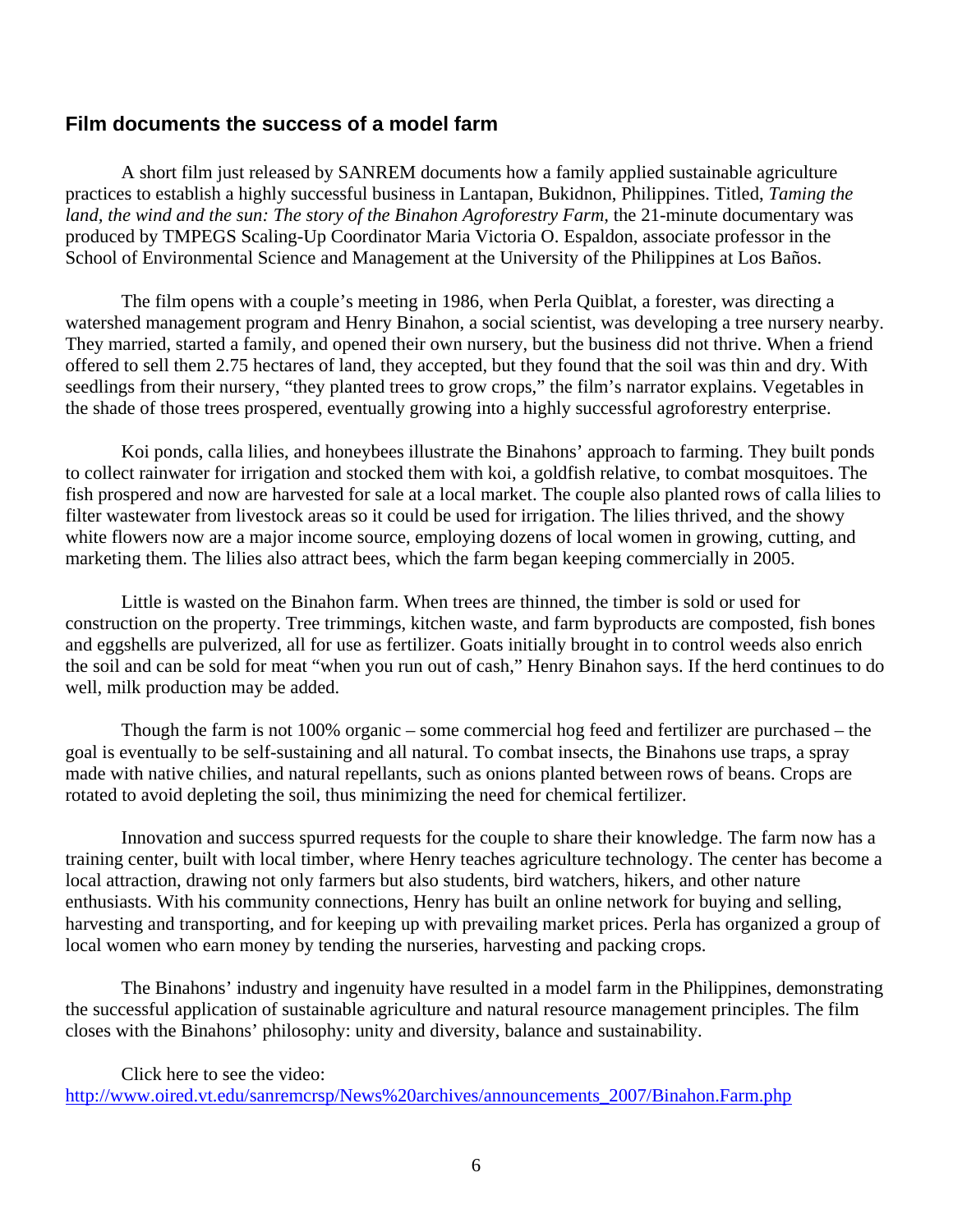#### <span id="page-6-0"></span>**LTRA-4 team meets to fine-tune plans**

The team for **LTRA-4, Adapting to Change in the Andean Highlands,** gathered June 30-July 3 in La Paz for its annual meeting. Led by PI Corinne Valdivia, the conference focused on several objectives: to review project activities and goals, to decide which activities and strategies to strengthen, to reconsider and update objectives and activities for years 4 and 5, to respond to the SANREM EEP's comments, and to discuss budget adjustments. Presentations covered a broad range of topics, among them, "Biodiversity, Integrated Pest Management and Integrated Disease Management" and "Livelihoods, Capitals, Markets, and Networks."

More than 30 people participated in the conference. Presentations are on the SANREM website at [http://www.oired.vt.edu/sanremcrsp/AM\\_2007/documentos.html](http://www.oired.vt.edu/sanremcrsp/AM_2007/documentos.html)

#### **Making jewelry to save wildlife**

A novel anti-poaching incentive in Zambia was featured in the *New York Times*' Science section in July. Snares once used for poaching are being made into "snareware": necklaces, bracelets, and other decorative items. The project grossed more than \$350,000 last year, the *Times* reported, with proceeds divided among former poachers and Community Markets for Conservation (COMACO), the research focus of **LTRA-2, Developing a Participatory Socioeconomic Model for Food Security, Improved Rural Livelihoods, Watershed Management, and Biodiversity Conservation in Southern Africa.**

COMACO oversees a non-profit company called Conservation Farmer Wildlife Producer Trading Centre (CTC), which reinvests all profits in food security, rural incomes and conservation. The program aims to improve the lives of the rural poor in Zambia while conserving wildlife and other natural resources. Processed and packaged under the It's Wild! brand, COMACO's products are produced organically to meet high consumer standards.

Click here to read the full story on "snareware": [http://www.nytimes.com/2007/07/31/science/31snar.html?ex=1186632000&en=00c3f5de36515851&](http://www.nytimes.com/2007/07/31/science/31snar.html?ex=1186632000&en=00c3f5de36515851&ei=5070&emc=eta1) [ei=5070&emc=eta1](http://www.nytimes.com/2007/07/31/science/31snar.html?ex=1186632000&en=00c3f5de36515851&ei=5070&emc=eta1)

Read more about COMACO at<http://www.itswild.org/home>

#### **Moore, Christie travel in South America**

On a monthlong mission to Bolivia, Ecuador, and Peru, SANREM Associate Program Director Keith Moore and Gender Equity Specialist Maria Elisa Christie visited SANREM CRSP field research partners and sites to observe their progress. As part of their trip, they attended the SANREM annual meeting and made presentations at the LTRA-4 conference in La Paz.

A major emphasis of LTRA-4 is empowering rural communities to adapt to climate and market changes. Researchers have completed baseline surveys and are analyzing data on vulnerable agro-ecosystems of the Altiplano of Bolivia and Peru. Christie visited two Bolivian communities where the SANREM team is working with farmers to build market connections and coalitions, and to improve production systems. Moore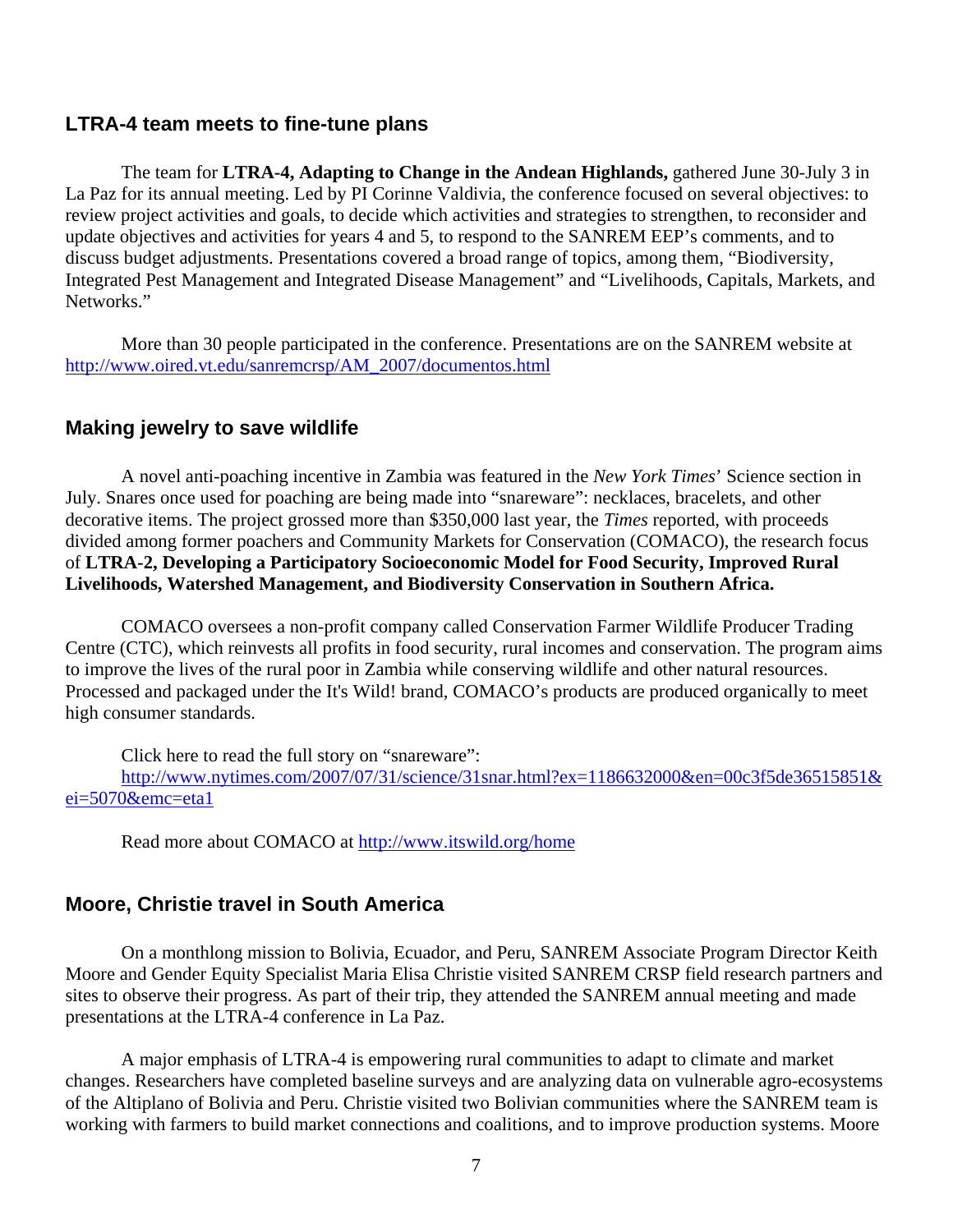<span id="page-7-0"></span>replaced Christie on the team in Peru, where climate change is threatening wetlands that provide water for alpaca herds on which community livelihoods depend. The goal in both countries is to adapt resources for more sustainable production in the face of market and climate changes.

While Christie was on the Altiplano, Moore visited LTRA-1's site in Cochabamba, Bolivia, where partner organization CERES – Centro de Estudios de la Realidad Económica y Social – presented initial findings of a recently completed baseline study at the TIM-Ivirgarzama settlement. Unlike other SANREM projects in South America, which are in the Andean highlands, TIM-Ivirgarzama is in a tropical zone and accessible only by river. Indigenous Yuracaré people who subsisted there historically by hunting and gathering established territorial claims in the 1990s and are now conducting agroforestry through production of cacao, yucca, and cerebó, a fast-growing hardwood.

In the Illangama and Alumbre watersheds of Bolivar Province, Ecuador, Moore and Christie toured field sites focusing on varietal trials, soil fertility management, and run-off modeling. They discussed the progress of research activities with LTRA-3 team members before meeting with local authorities and community members. In Bolivia, Moore and Christie observed a system of dams and canals for irrigation of the upper, middle and lower Toralapa watershed. Early one morning, they saw the local trade system at work on a visit to the Tiraque market that serves the watershed area's residents. Meetings with local staff and residents indicated that a good relationship is developing with authorities and community members. The Ecuadorian and Bolivian teams are beginning to work together, with soils research and watershed modeling as unifying themes.

Members of all three projects showed interest in integrating gender as a theme and have proposals for doing so. At its meeting in La Paz, LTRA-4 considered existing and future opportunities for gender research, particularly regarding livelihood strategies and market access. One constraint is that indigenous women often do not speak Spanish, though that is the language for research and outreach.

Click here for Moore and Christie's full trip report: [http://www.oired.vt.edu/sanremcrsp/menu\\_information/trip.php](http://www.oired.vt.edu/sanremcrsp/menu_information/trip.php)

#### **Policy seminars focus on payments for environmental services**

"Environmental Services to the Economy and Economic Instruments to Promote Them" was the topic for a July 13 policy seminar, the first segment of a two-part series sponsored by SANREM CRSP and USAID in Washington for the agency's personnel and guests. The first seminar focused on payments for environmental services (PES), a new economic instrument being used to promote development and reduce poverty. Topics and key speakers were "Ecosystem Services: What Do We Know and Where Should We Go?" Bruce Byers, senior natural resources management and biodiversity specialist with ARD Inc., Burlington, Vt.; and "Hot Potatoes in the Payments for Environmental Services Debate," Sven Wunder, senior economist with the Center for International Forestry Research (CIFOR), Belem, Brazil, and a SANREM partner.

A full-day PES policy seminar, sponsored by the SANREM and BASIS CRSPs, is set for Oct. 4 in Washington.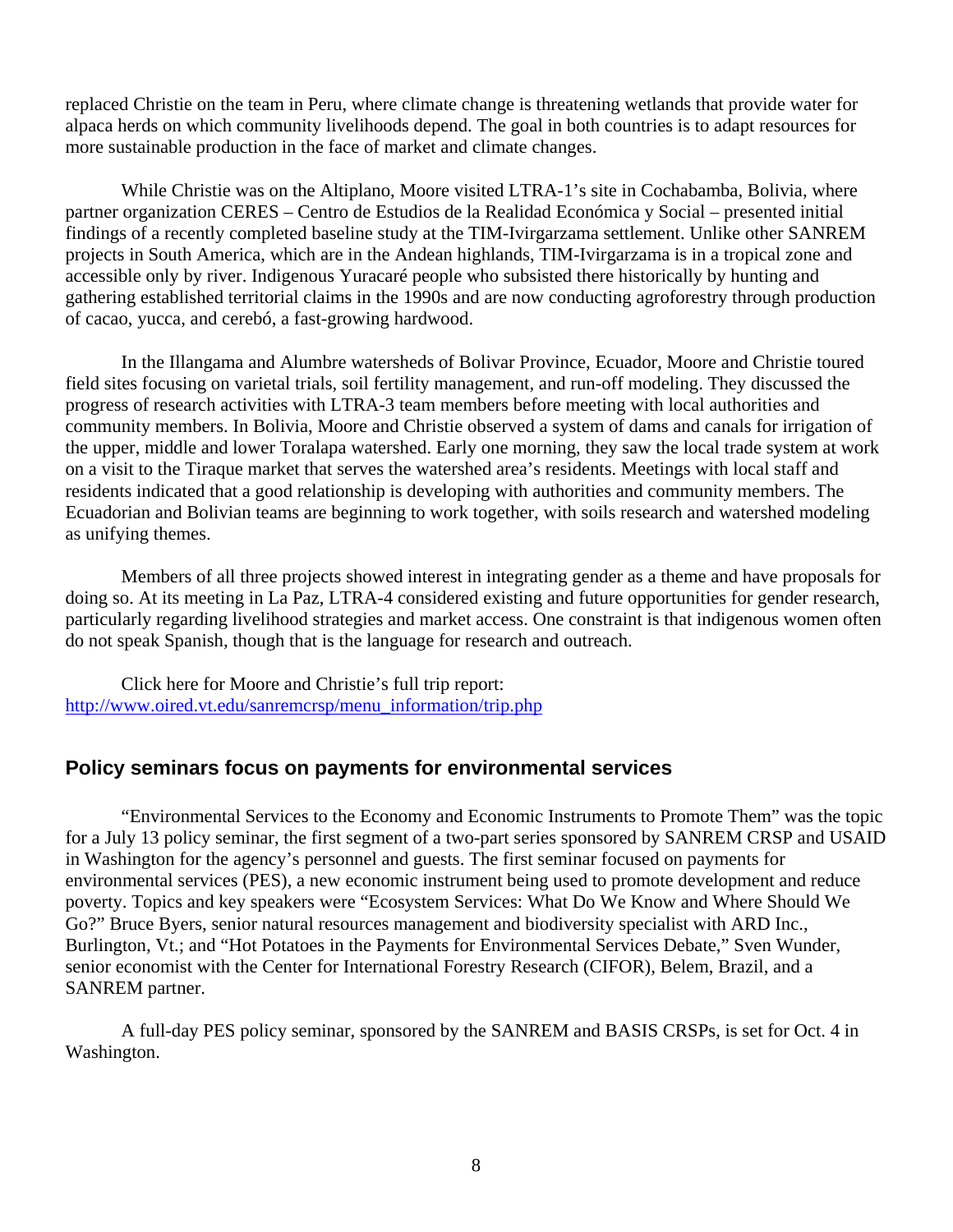#### <span id="page-8-0"></span>**Watershed conference calls for papers**

"21st Century Watershed Technology: Improving Water Quality and Environment" is the theme for a conference March 29-April 3, 2008, in Concépción, Chile. Co-sponsored by the American Society of Agricultural and Biological Engineers and SANREM, the international symposium will address emerging problems and new solutions to managing watersheds to meet quality and quantity standards. The conference will include lectures and poster sessions.

Abstracts for papers and posters are due by Sept. 30. All abstracts must be submitted electronically. For more information and the call for papers, go to [http://watershedtech.org](http://watershedtech.org/)

### **Long-term research progress reports**

#### **LTRA-1: Decentralization Reforms and Property Rights: Potentials and Puzzles for Forest Sustainability and Livelihoods. PI: Elinor Ostrom, Indiana University**

Field research continued in the four target countries of Uganda, Kenya, Bolivia, and Mexico, with a focus on data analysis, drafting of site reports, and follow-up training to share findings with local communities. Other activities were finishing the national-level survey in Mexico and continuing survey implementation in Bolivia, synthesizing findings on the effects of decentralization on rights and decision making, and continuing to develop analyses related to the effects of policy regimes on gender. All SANREM coordinators and PIs agreed to work together on a series of joint research papers comparing decentralization outcomes in the four countries.

#### **LTRA-2: Developing a Participatory Socioeconomic Model for Food Security, Improved Rural Livelihoods, Watershed Management, and Biodiversity Conservation in Southern Africa. PIs: Alex Travis and Alfonso Torres, Cornell University; and Dale Lewis, Wildlife Conservation Society**

Hygiene was improved at food processing centers, a first step toward production and marketing of profitable products such as a high-energy protein supplement that now must be imported for HIV patients. More than 500 villagers were trained in poultry husbandry, raising poultry numbers by 50% from the previous year. This increased available dietary protein and family incomes, both of which lessen the need for meat obtained through poaching. The team also performed the first aerial surveys of hippo populations in a portion of the Luangwa River, part of a watershed analysis to find links among agriculture, development, and loss of fish and wildlife species.

#### **LTRA-3:Watershed-Based Natural Resource Management in Small-Scale Agriculture: Sloped Areas of the Andean Region. PI: Jeffrey Alwang, Virginia Tech**

Among highlights were completion of appraisals at research sites in Guaranda, Bolivar Province, Ecuador; and Tiraque, Cochabamba Province, Bolivia. Geographic information systems (GIS) are established for both sites. A comprehensive soil survey for the Ecuador site is yielding information about the rate of erosion and its relationship to global carbon flows. A protocol is in place to assess and monitor biodiversity for both sites. Completion of a baseline survey of livelihoods for Ecuador shows highly diversified incomegeneration strategies being used for detailed household modeling of livelihood strategies and their effects on the natural-resource base.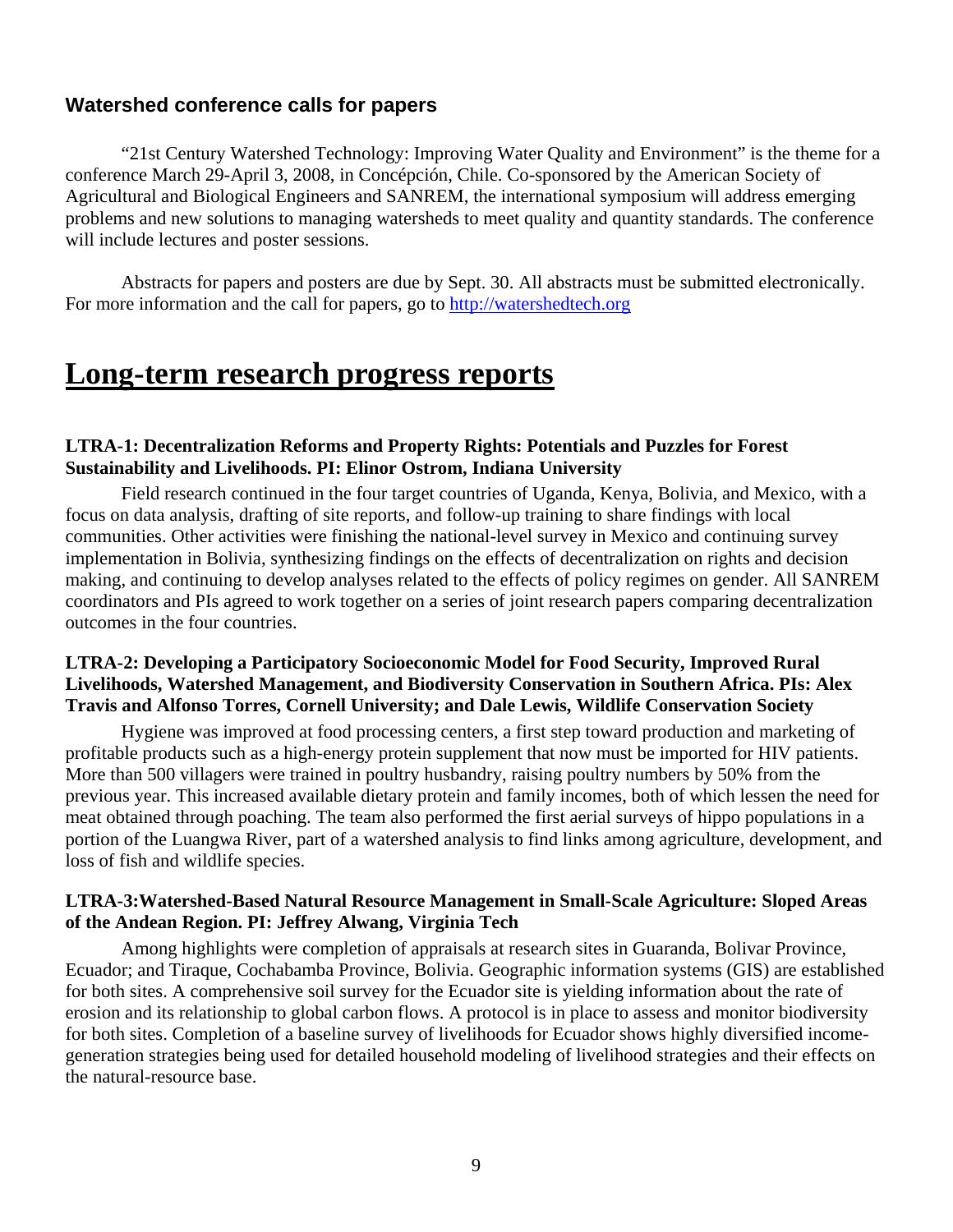#### <span id="page-9-0"></span>**LTRA-4: Adapting to Change in the Andes: Practices and Strategies to Address Climate and Market Risks in Vulnerable Agro-Ecosystems. PIs: Corinne Valdivia and Jere Giles, University of Missouri**

Surveys of 450 households in three regions – two in Bolivia, one in Peru – collected data for analysis of livelihood strategies, assets, land use and production, information networks, and shock events and risk perceptions. For 10 communities in the Altiplano of Bolivia, 64 geo-referenced maps were produced depicting perceptions of change in natural resources, land use, and cropping areas. Research and training were done to combat the potato tuber moth and Andean potato weevil. Strategies were tested for increasing soil organic matter and fertility in potato-based cropping systems.

#### **LTRA-5: Agroforestry and Sustainable Vegetable Production in Southeast Asian Watersheds. PI: Manual Reyes, North Carolina A&T University**

Four villages – two in Indonesia, one in the Philippines, one in Vietnam – were selected for project activities. Rapid market assessment surveys were conducted with a range of stakeholders, and market-value chain research was completed. Promising results were found in vegetable agroforestry experiments, and suitable tree species were studied. No-tillage vegetable production, soil quality, and drip-irrigation training workshops were conducted, and gender surveys were completed.

# **Calendar**

| 2007                        |                                                                                                                          |
|-----------------------------|--------------------------------------------------------------------------------------------------------------------------|
| <b>Sept. 30</b>             | End of 2007 fiscal year                                                                                                  |
|                             | Deadline for paper abstracts, "21st Century Watershed Technology: Improving Water<br>Quality and Environment Conference" |
| <b>Oct. 15</b>              | 2007 LTRA annual reports due                                                                                             |
| Oct. 4                      | PES policy seminar, Washington                                                                                           |
| <b>Nov. 15</b>              | Deadline for submission of FY 2007 invoices                                                                              |
| 2008                        |                                                                                                                          |
| March 29-<br><b>April 3</b> | "21st Century Watershed Technology: Improving Water Quality and Environment<br>Conference," Concépción, Chile            |
| April 15                    | LTRA semiannual reports due                                                                                              |